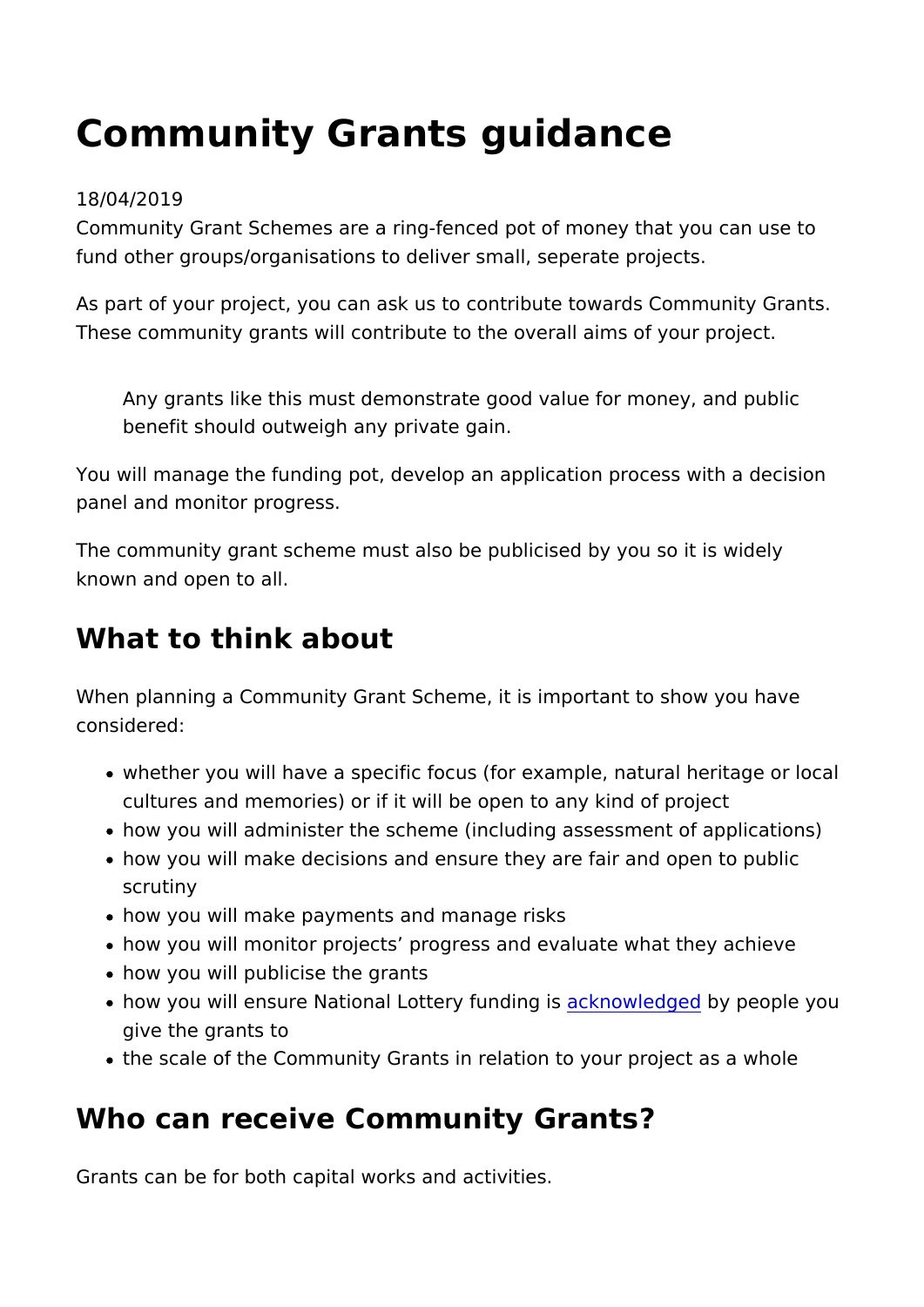You can award grants to not-for-profit community groups or private owners of heritage (for example, owners of archives, land or buildings).

Grants to private owners of heritage should be to conserve that heritage. You must also show us how public benefit will outweigh any private gain.

### **Terms of grant for community grant recipients**

Community Grant recipients must sign up to the same terms of grant and to any additional requirements that you set in your scheme. You will need to reflect this in your agreements with them, as you will be responsible for ensuring they understand and agree to the terms of grant and that they achieve our outcomes.

This includes the requirement to acknowledge National Lottery funding.

### **Capital works on private land, buildings or heritage items**

If you plan to award grants to fund capital works on private land, buildings or heritage items, your agreement will also need to secure management and maintenance of the capital works for 10 years from the expected date of the works' completion.

This should be a legal agreement between you and the owner of the heritage.

You can include the costs of adapting and setting up these agreements, including the costs of taking legal advice, as part of the costs in your application.

## **Size of grants**

We recommend that the Community Grants pot **should not exceed £200,000** whether this is the majority of your project's activity and budget, or part of a large project and budget.

Limit any individual grant to:

- $\bullet$  for activity: £10,000
- $\bullet$  for capital: £25,000

If your project needs a larger Community Grants pot or to make bigger awards for conservation of historic buildings, you will need to justify this in your application.

Some projects may need to exceed the limit in order to conserve heritage that is key to the character of an area, for example, if you are restoring a building as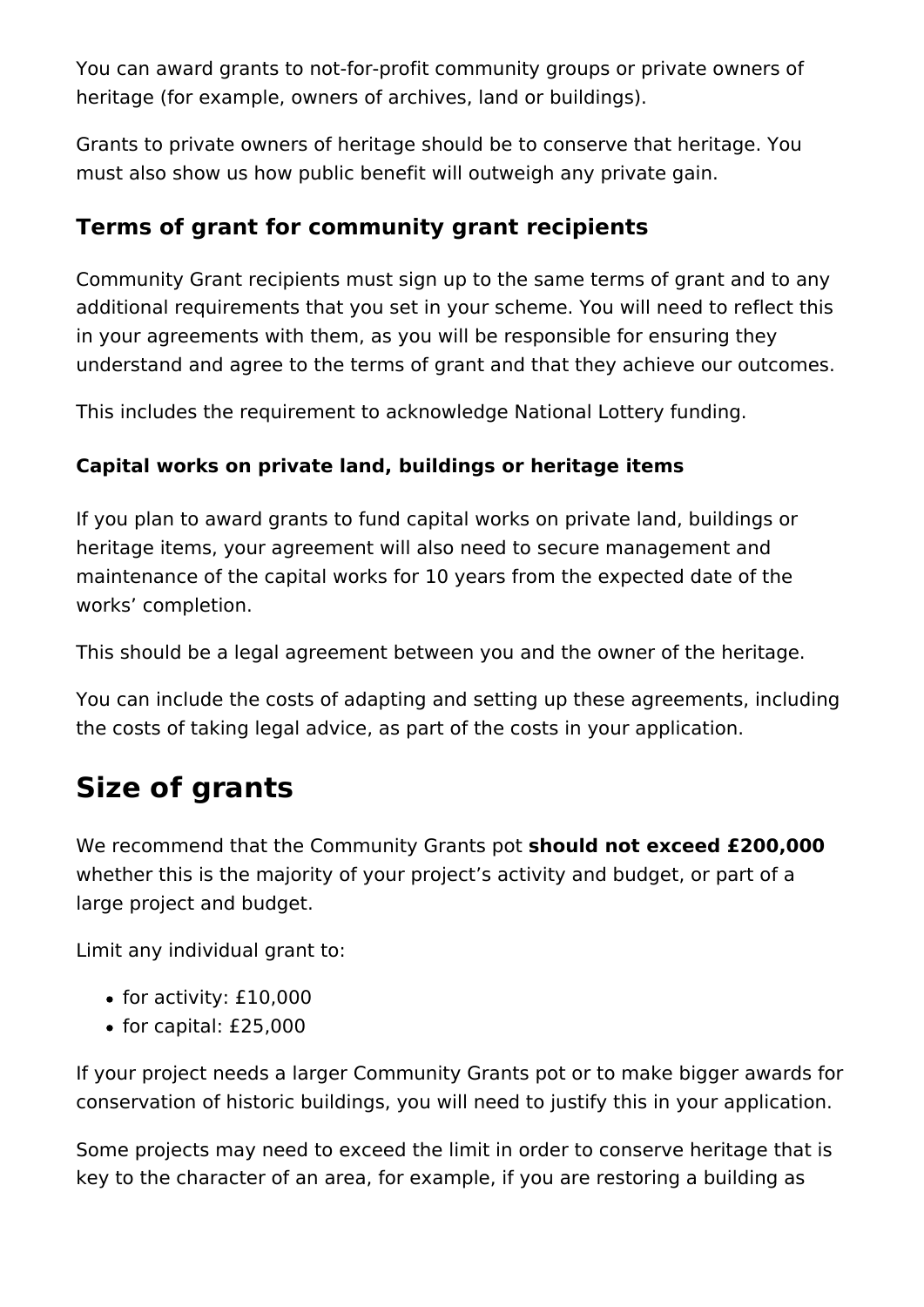part of a townscape scheme.

In this case, you should tell us about this in your Expression of Interest Form. You might also wish to consider if this would be better suited to a separate application.

## **Your grants process**

You will need to develop a fair and transparent application process with clear guidelines. In terms of due diligence, we expect that at a minimum you will want to request the following from an applicant:

- the organisation's governing document (unless they are a public sector organisation or private owner of heritage)
- proof of ownership if the project involves work to land, buildings or heritage items (for example, deeds, leases or any information relating to mortgages)
- copy of recent accounts or last three months of bank statements

You should also think about any additional documents that are appropriate for your Community Grant scheme. We must approve this process before you launch the scheme.

### **Making decisions**

A grants panel must make the decisions. The panel should not all be people from the same organisation and it should not include organisations or individuals who may wish to apply for grants from the community pot. This is a conflict of interest.

You should have clear criteria for applications and make these criteria publically available along with a list of your awards.

### **Reporting**

You will need to satisfy yourselves that Community Grant recipients have done what they said they would and that their progress has been satisfactory. You may wish to do this through a variety of tools (for example, progress reports, photographic evidence or site visits). The level of detail you request should be proportionate to the grant amount.

We recommend you ask for a final evaluation report, as this will help you evaluate the impact of your project as a whole.